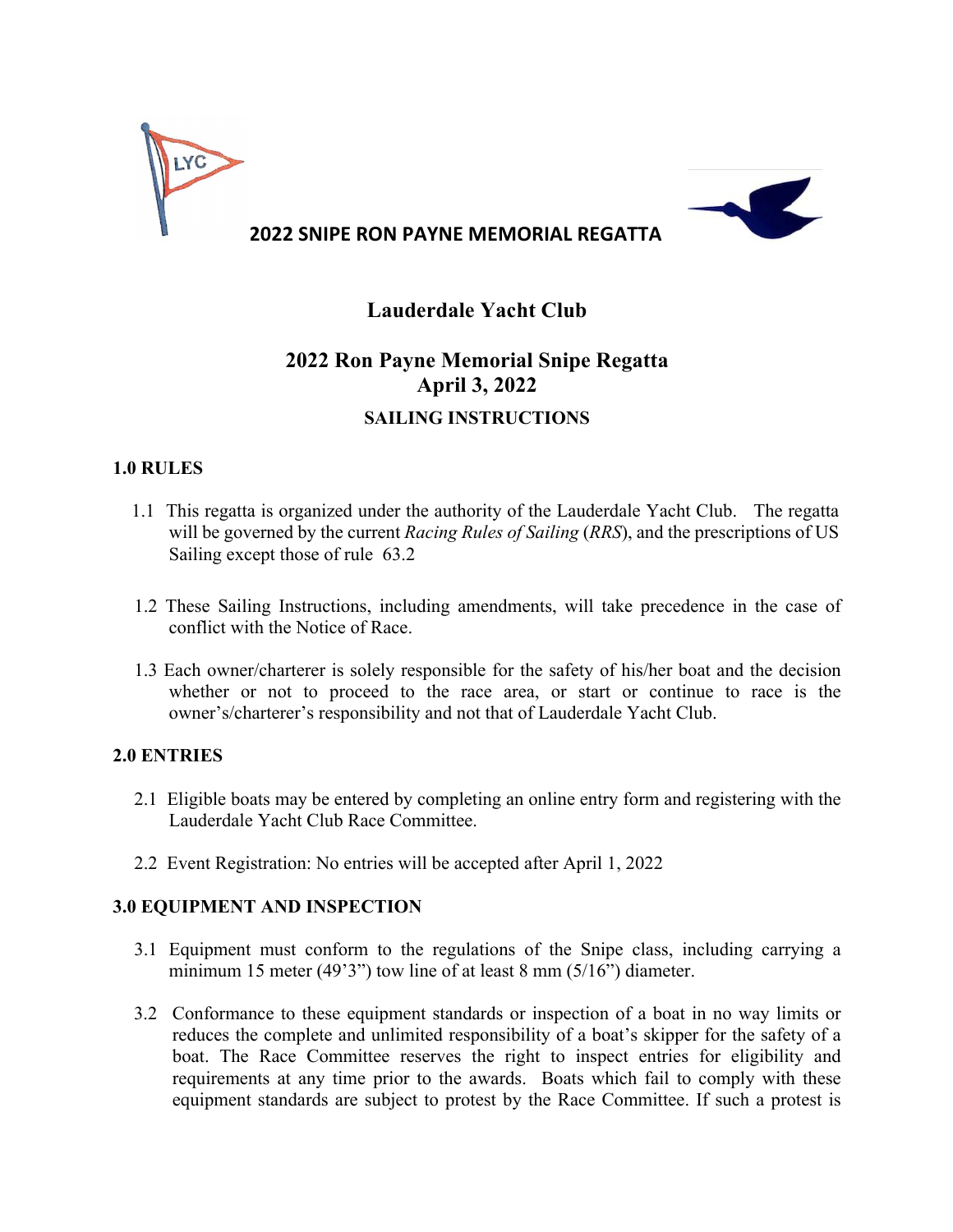sustained, the boat may be disqualified or assessed an appropriate penalty at the discretion of the protest committee.

## **4.0 NOTICES TO COMPETITORS**

4.1 Notices to competitors will be posted at the official regatta notice board, located on the regatta website:

https://www.regattanetwork.com/clubmgmt/applet\_notice\_board.php?regatta\_id=21913

## **5.0 CHANGES IN SAILING INSTRUCTIONS**

- 5.1 Any change in the sailing instructions will be posted before 0830 on the day it will take effect.
- 5.2 Any change to the schedule of races will be posted by 1900 on the day before it will take effect.
- 5.3 All changes will be posted on the Official Notice Board, which can be found at:

https://www.regattanetwork.com/event/24280

## **6.0 SIGNALS MADE ASHORE & AFLOAT**

- 6.1. Signals made ashore will be displayed at the Lauderdale Yacht Club Sailing Center.
- 6.2 Code flag "AP", Answering Pennant, displayed with two accompanying sound signals means "The racing is postponed." When "AP" is lowered with one accompanying sound signal, the time of the warning signal for the next race is posted on the regatta notice board. This changes RRS Race Signals.
- 6.3 If the race committee displays **Code Flag "L"**, the race committee may display written instructions on a whiteboard on the stern of the signal boat.

#### **8.0 SCHEDULE**

Sunday

- 0954 Harbor Start
- 1100 Warning gun, 1st race of the day (Additional races to follow)
- 1600 No more racing. No races can start after 1630

## **9.0 RACING AREA**

9.1 The racing area is the Atlantic Ocean, approximately 1 mile South of Port Everglades inlet and approximately 1/2 mile offshore.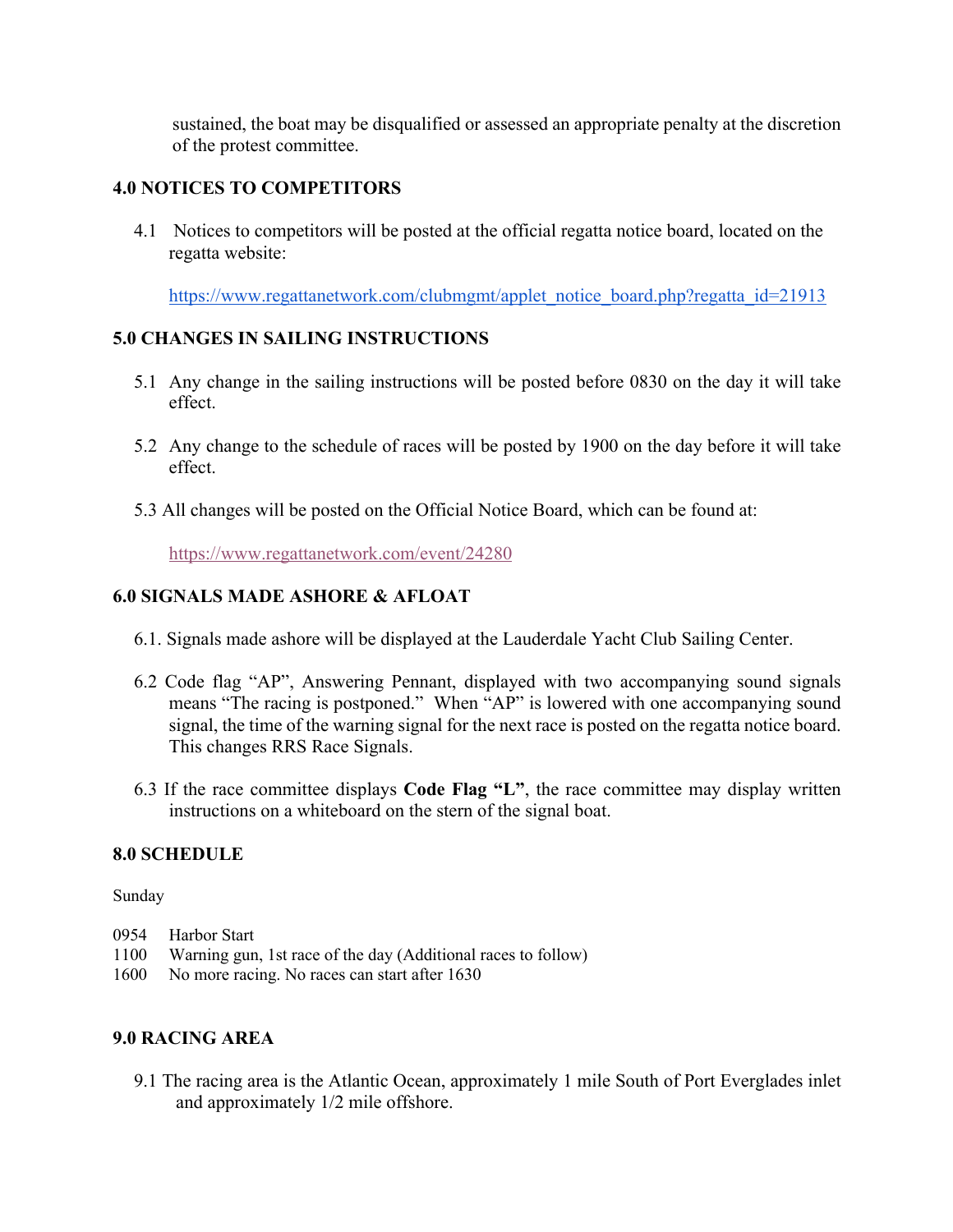#### **10.0 COURSES**

10.1 Courses are as follows and as shown on the attached courses diagram:



10.2 The approximate magnetic compass bearing from the leeward mark (Mark 3) to the windward mark (Mark 1) may be posted on the Race Committee boat prior to the preparatory signal.

10.3 The course to be raced will be displayed on a course board on the signal boat and announced on the designated VHF channel prior to the warning signal of each race.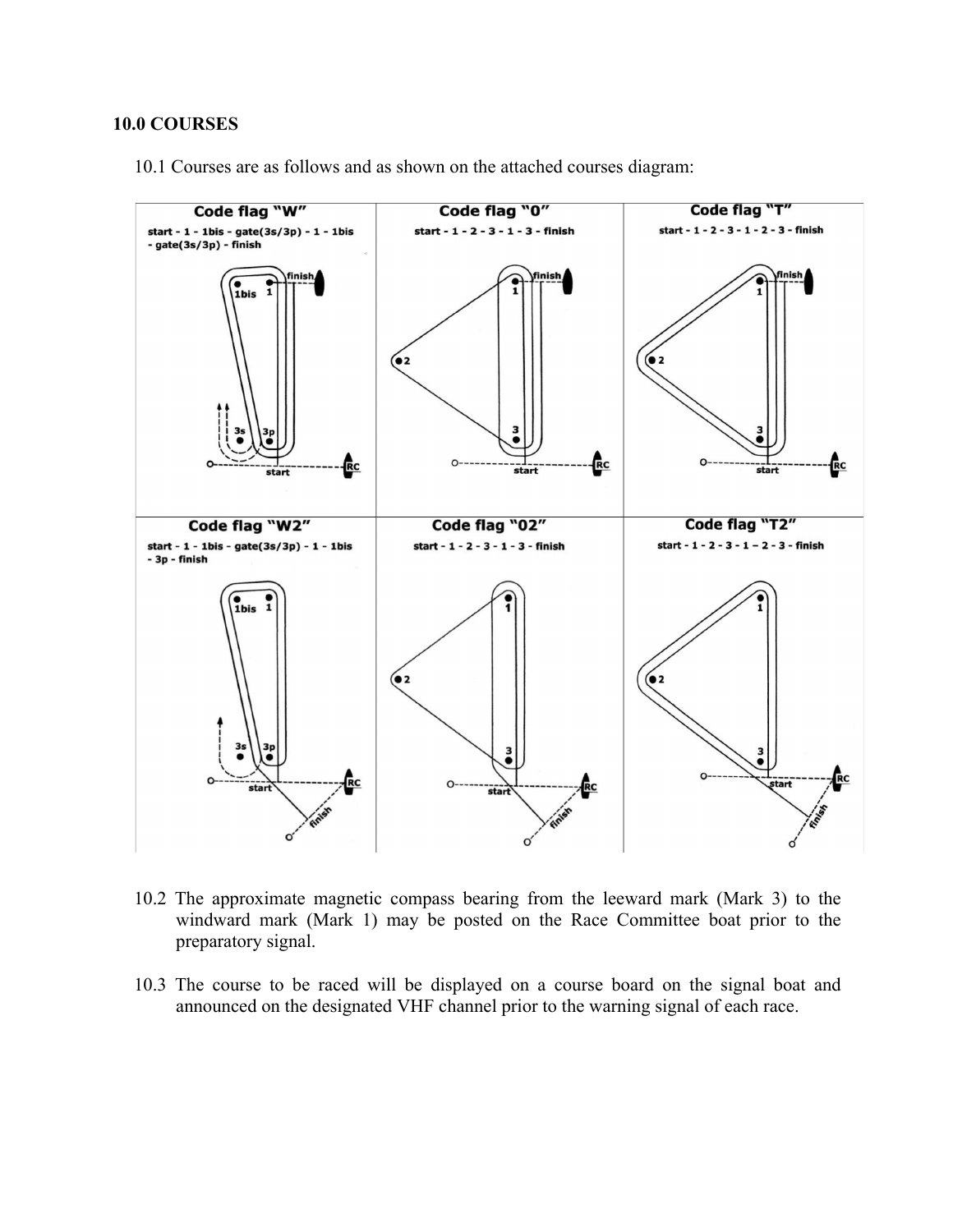#### **11.0 MARKS**

- 11.1 All rounding marks (except the leeward gate) shall be rounded to port. If only one of the gate marks is present, that mark shall be rounded to port.
- 11.2 Before any boat has begun a leg, the race committee may change the position of a mark on that leg without signaling the competitors. This changes RRS 33.
- 11.3 The finishing line will be between a staff displaying an orange flag on a race committee finish boat and a mark in accordance with the course diagram.
- 11.4 The starting mark will be yellow <u>or</u> a start boat displaying an orange flag. All rounding marks will be orange. The finish mark will be orange.

#### **12.0 THE START**

- 12.1 Races will be started in accordance with Racing Rule 26.
- 12.2 The starting line will be between a staff displaying an orange flag on the Race Committee boat at the starboard end, and a mark at the port end or an orange flag on a race committee boat.
- 12.5 Boats starting later than four minutes after the starting signal will be scored DNS. This changes RRS A5.
- 12.4 There may be multiple attention sounds prior to the warning signal.
- 12.5 The Warning flag will be the Snipe Class Flag.
- 12.6 The Race Committee signal boat may post a list of OCS and/or ZFP boats. Failure to post the list, or posting an incomplete or wrong list, will not be grounds for redress. The Race Committee will not individually provide the information, if the information is not posted.

#### **13.0 SAFETY**

- 13.1 Boats not leaving the harbor for the day's race shall inform the Race Committee prior to the harbor start.
- 13.2 A skipper or crew requesting assistance will attempt to signal by waving one arm over his or her head.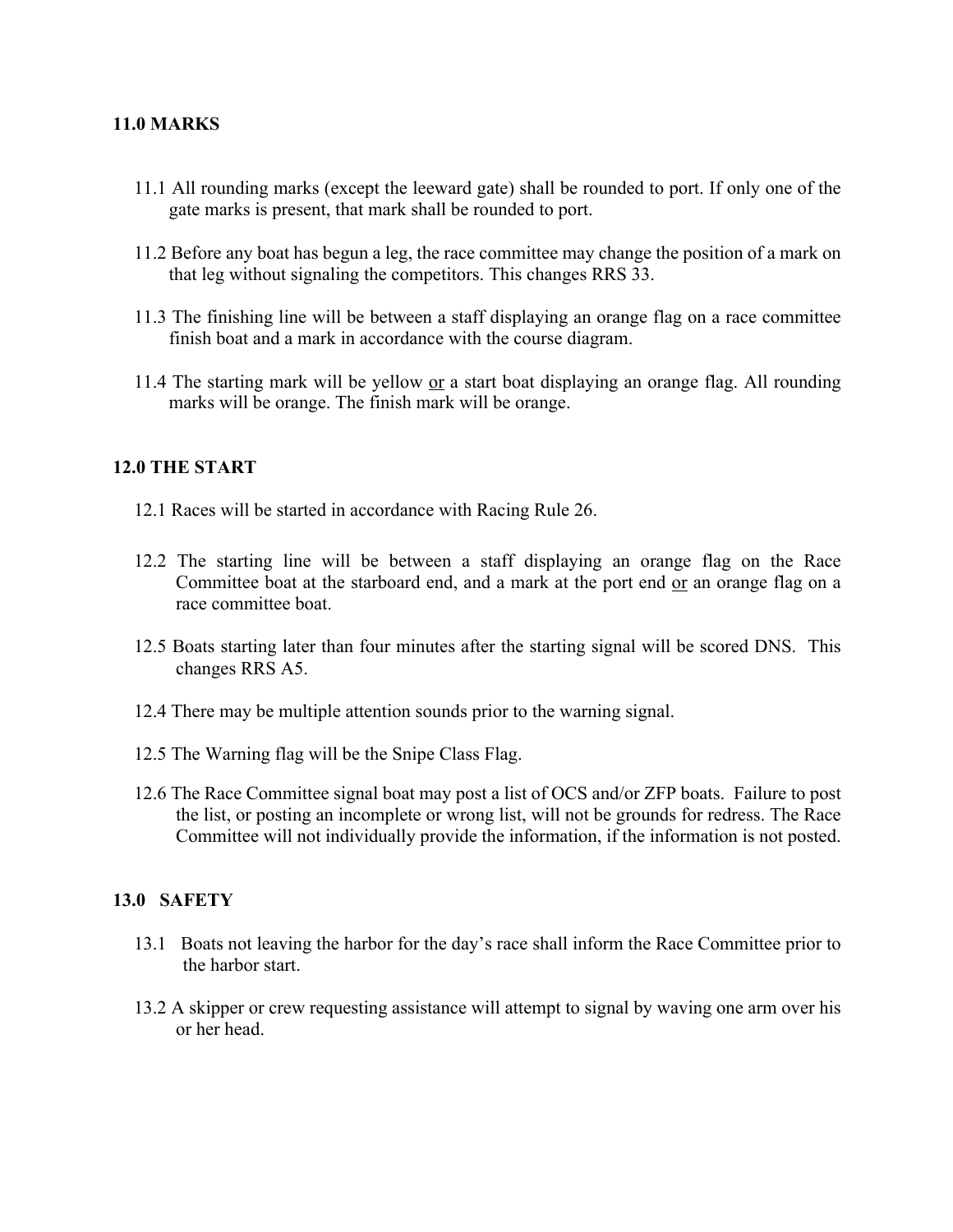- 13.3 A boat that decides not to compete in the race or retires after starting shall notify the Race Committee or report to a designated Safety Boat as soon as possible. No boat shall leave the racing area without communicating with the Race Committee.
- 13.4 Special safety instructions concerning care of our coral reefs, seagrass, seabed, and manatees, and safety instructions regarding towing will be given at the Competitors' Meeting and/or are appended hereto. Failure to follow any of them by competitors or their coach/support boats shall be grounds for disqualification from the race, the regatta or other sanction.
- 13.5 Competitors and support persons ashore shall wear masks that cover their mouth and nose at all times while on Lauderdale Yacht club property.

## **14.0 TIME LIMIT**

14.1 Any race in which no boat rounds the first windward mark within 25 minutes, or finishes within 75 minutes of the start, will be abandoned. Boats failing to finish within 20 minutes after the first boat has finished will be scored DNF. This modifies RRS 35.

## **15.0 PROTESTS**

- 15.1 Online Protest Forms are available on the Official Notice Board: https://www.regattanetwork.com/event/24280#\_docs
- 15.2 The protest time limit is 30 minutes after the docking of the race committee signal boat.
- 15.3 Protest notices will be posted on the Official Notice Board, located on the regatta website: https://www.regattanetwork.com/clubmgmt/applet\_notice\_board.php?regatta\_id=24280
- 15.4 Only the Race Committee or Protest Committee may protest a boat for violation of Sailing Instructions 3.0, 13.3, 13.4, 17, and 18. The Protest Committee may assess an alternate penalty for violations of those specified Sailing Instructions. This modifies RRS 60.1 (a).

## **16.0 SCORING**

16.1 The Low Point Scoring System will apply. A six race regatta is planned. After five races are completed, a competitor's worst score will be discarded. This modifies RRS A2